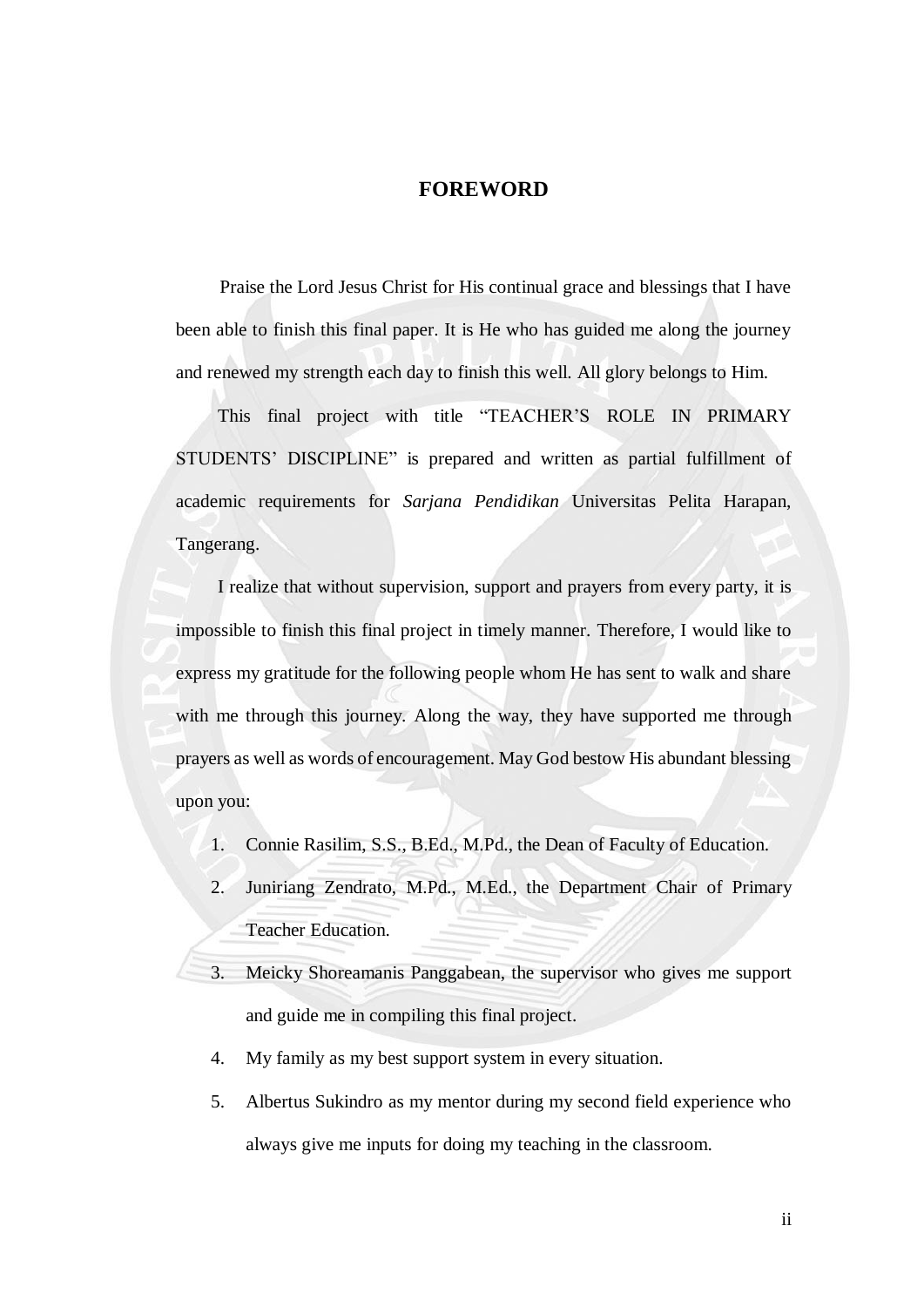- 6. Juniriang Zendrato as my leader care group who always listen and motivate me.
- 7. Santa, Maria, Rachel, Ribka, Riry, Entha, Fatmy, Tela, Gabriella Panggalo, Gerrad, Assa and Fandi who always beside me through thick and thin.
- 8. All my friends from 16 ED1 who accompany and support me during the university life.
- 9. My roommates who always remind me to work on my final project.
- 10. For all people who always pray, support and motivate me that I cannot mention one by one.

Lastly, I am fully aware that there are things than can be improved in this study. Thus, critics and suggestions from readers will be useful. Hopefully, this study will be beneficial for every party reading it.

Tangerang, September 20, 2019

The Writer Keren Soriina Silaban